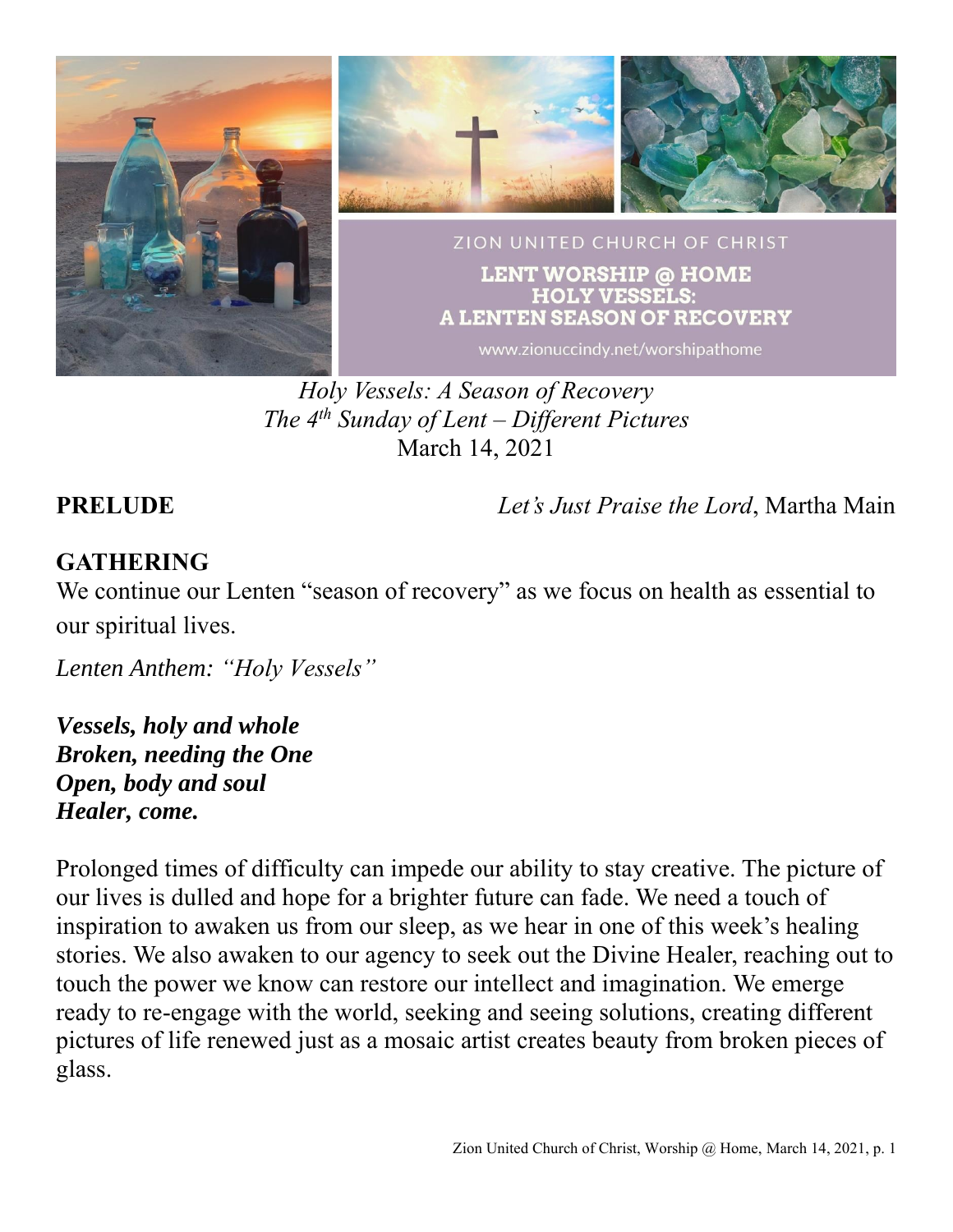*Vessels, holy and whole Broken, needing the One Open, body and soul Healer, come.*

**CENTERING HYMN** *Be Thou My Vision,* Zion Virtual Choir

# **WE CONFESS OUR SINS TO GOD**

Let us acknowledge our need to restore, repair, renew our Holy Vessels so that we might be able to create and imagine new possibilities, new solutions. Let us pray:

God of All Possibilities, made in your image, you have tasked us as co-creators of a better world. You give imagination and the ability to learn and progress. But we are tired. Our energy wanes and enthusiasm wanes. The call for ideas, solutions, workarounds and adaptations has been non-stop for us all. Not only our livelihoods, but our liveliness is at stake. Too often we want to give up, declare it all too hard and simply isolate, waiting out the time for better days. It all feels overwhelming and so we look away, sometimes even from the need in our own community.

Help us, Healer. Show us our energy reserves. Forgive our cynicism. Move us to move one step at a time toward greater care for one another. In this silence, we sense and acknowledge our yearning for wholeness. *Time for silent confession…*Amen.

### **ASSURANCE OF GRACE**

Know this: We are gifted with the ability to add to the healing of the world. No. Matter. What. We are not alone and we can join with others to magnify hope. Christ will answer when we call, when we reach out for what we know can help. For you, for me, for all. Take a deep breath in to let this truth fill you…and breathe out with the relief of assurance.

**HYMN** *O Love that Will Not Let Me Go,* Martha Main

### **WE HEAR GOD'S WORD** *Matthew 9:18-26*

While he was saying these things to them, suddenly a leader of the synagogue came in and knelt before him, saying, "My daughter has just died; but come and lay your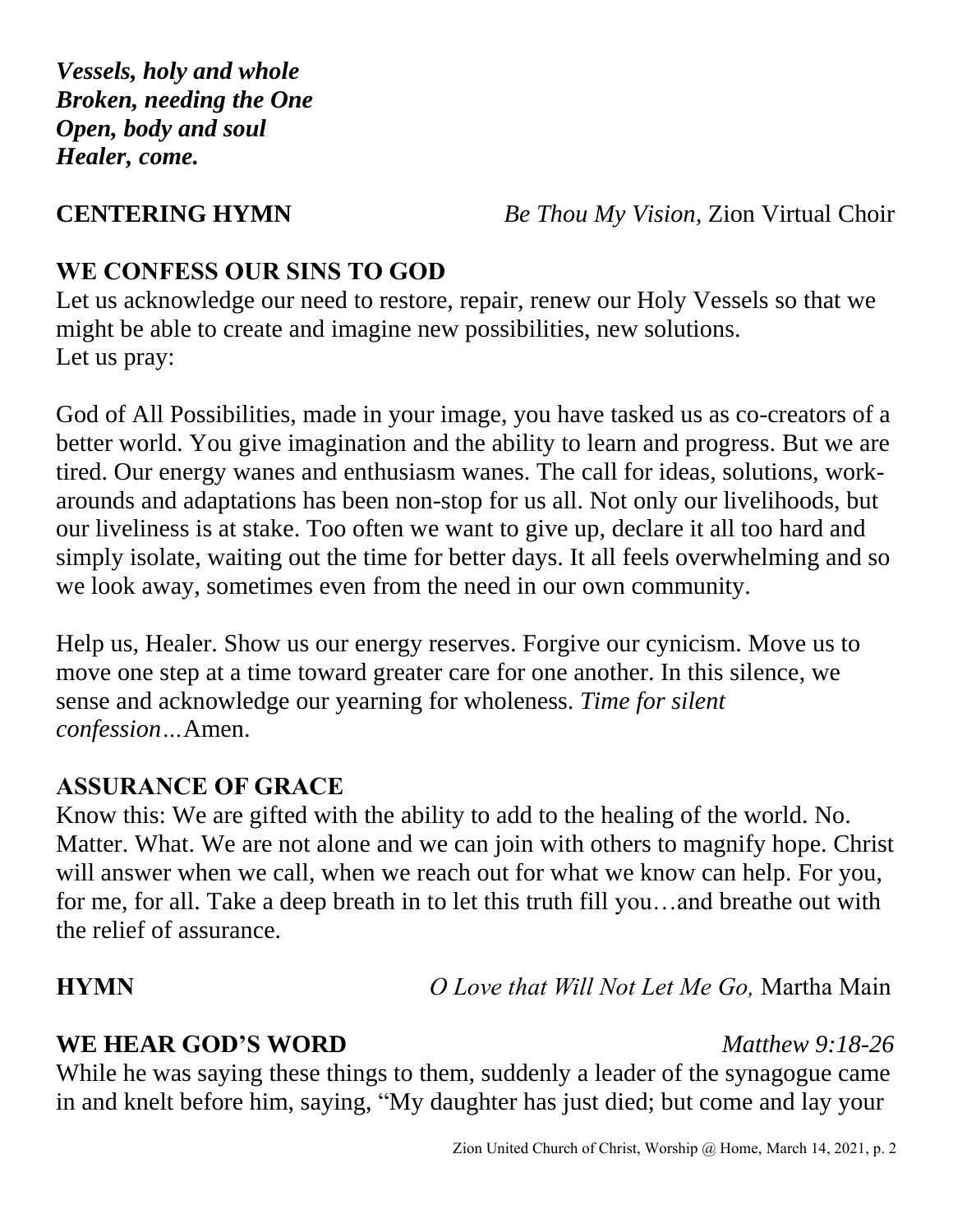hand on her, and she will live." And Jesus got up and followed him, with his disciples. Then suddenly a woman who had been suffering from hemorrhages for twelve years came up behind him and touched the fringe of his cloak, for she said to herself, "If I only touch his cloak, I will be made well." Jesus turned, and seeing her he said, "Take heart, daughter; your faith has made you well." And instantly the woman was made well. When Jesus came to the leader's house and saw the flute players and the crowd making a commotion, he said, "Go away; for the girl is not dead but sleeping." And they laughed at him. But when the crowd had been put outside, he went in and took her by the hand, and the girl got up. And the report of this spread throughout that district.

**MEDITATION** *Reaching for Hope*

# **WE RESPOND TO GOD'S WORD WITH OUR GIVING**

**Invitation –** Consider the steadfast love of God in every breath you breathe. May that steadfast love inspire you to give generously so that we may live into God's Reign of peace and compassion through the offerings of our own church.+

**March Benevolence** – Our March Benevolence Offering will go to support One Great Hour of Sharing (OGHS). OGHS, part of Our Church's Wider Mission, is the special mission offering of the United Church of Christ that carries God's message of love and hope to people in crisis. The UCC works with international partners to provide sources of clean water, food, education and health care, small business micro-credit, advocacy and resettlement for refugees and displaced persons, and emergency relief and rehabilitation. One Great Hour of Sharing also supports domestic and international ministries for disaster preparedness and response. If you'd like to support OGHS, please, clearly indicated on your envelope, check, or PayPal note what portion of your donation you'd like to go to support this ministry.

You can mail your offerings to our office. We check the mail regularly. Zion United Church of Christ 8916 E. Troy Ave. Indianapolis, IN 46239

Or, you can donate through our website through our secure PayPal button at www.zionuccindy.net/donate. Please know that PayPal receives a 2.2%